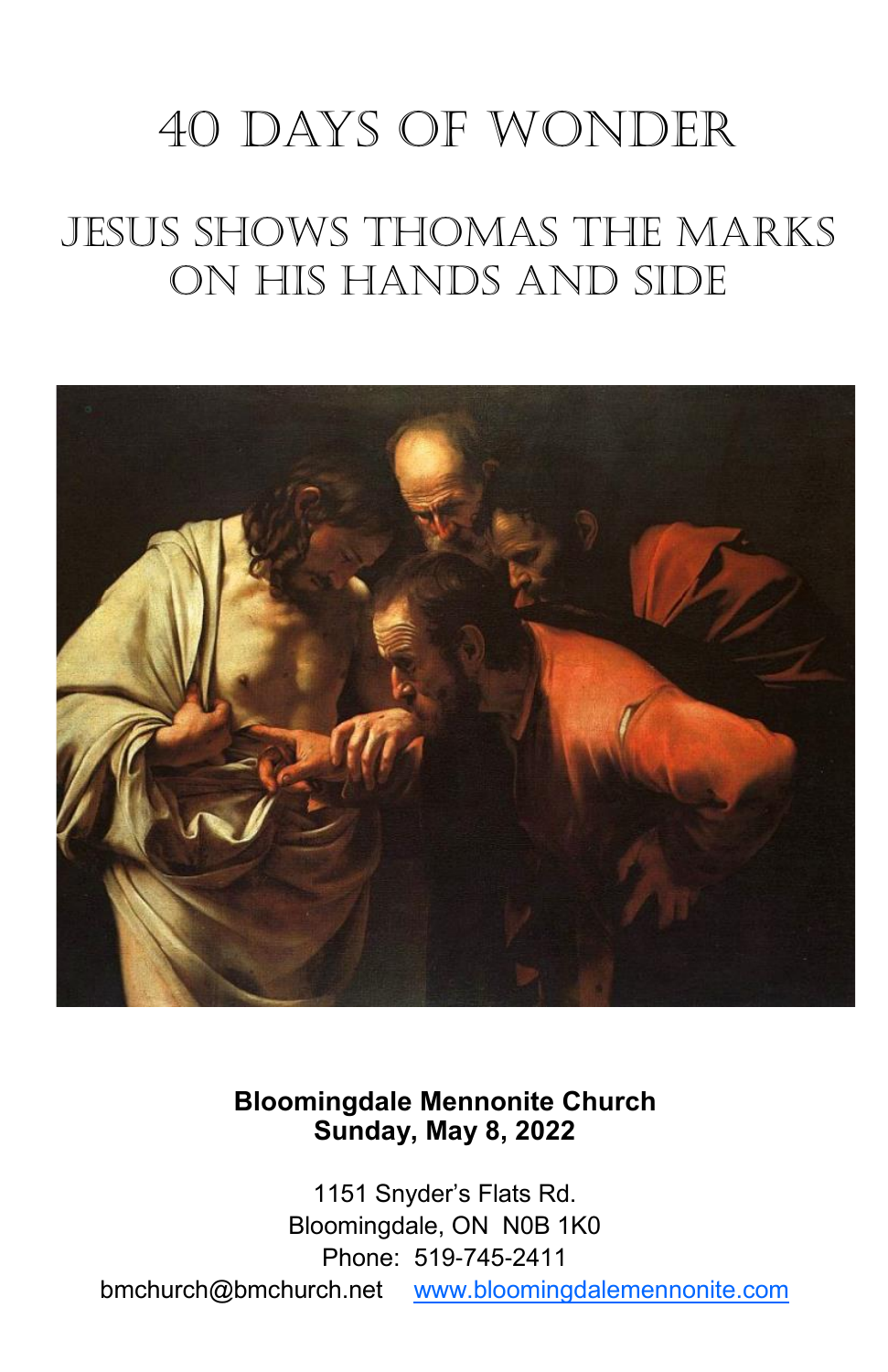## **40 Days of Wonder**

## **Jesus Shows Thomas the Marks on His Hands and Side**

## *We Gather … to Pray and to Praise*

Lighting the Christ Candle and Peace Lamp Passing the Peace of Christ **Peace be with you. And also with you.** Hymn of Gathering VT # 52 Come and Fill Our Hearts Welcome Call to Worship  $\sim$  Philippians 2:5-11 Hymns of Praise VT #408 Crown Him with Many Crowns VT #752 Halle, Halle, Hallelujah!

## *… to Hear God's Voice*

Prayer of Confession Words of Assurance Experiencing the Story Scripture John 20:24-29 Sermon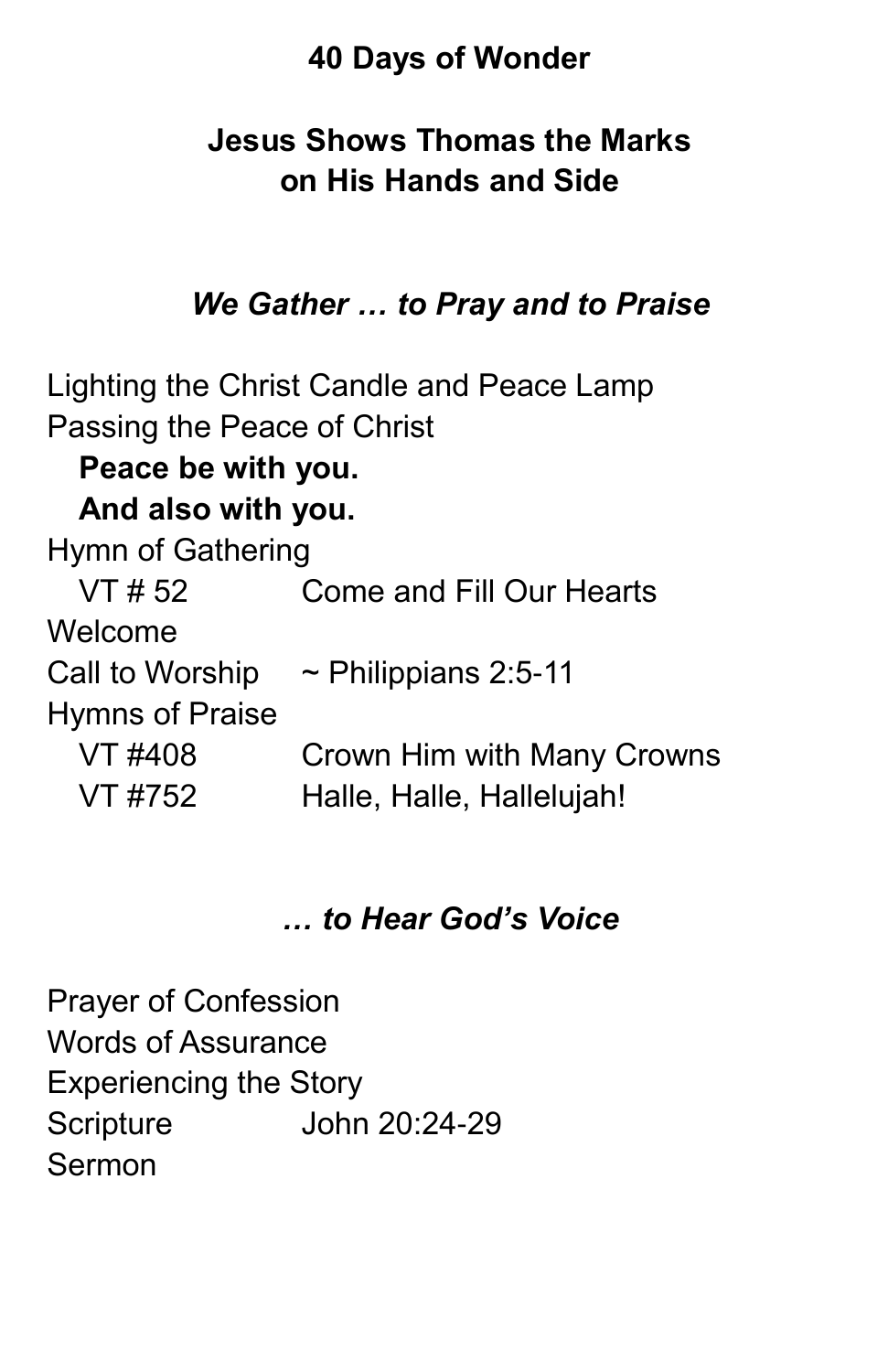## *… to Live our Faith*

Hymn of Response

VT #513 When Hands Reach Out Congregational Prayers and Offering Prayers of Intercession (**Lord, hear our prayer**) Prayers of Thanksgiving (**Thanks be to God**)

## *… as We Go*

Announcements Hymn of Sending Benediction VT #1066

**Postlude** 

VT #849 We, Your People, Sing Your Praises

Pianist Beatrice Wideman Worship Leader **Pauline Bauman** Chorister Ray Boehm Speaker **Zac Klassen** Experiencing the story Clare Cressman Scripture Reader Graham Day Sound Tech Craig Fehrenbach

Ushers Gerry Fehrenbach and Clare Cressman Laura Fehrenbach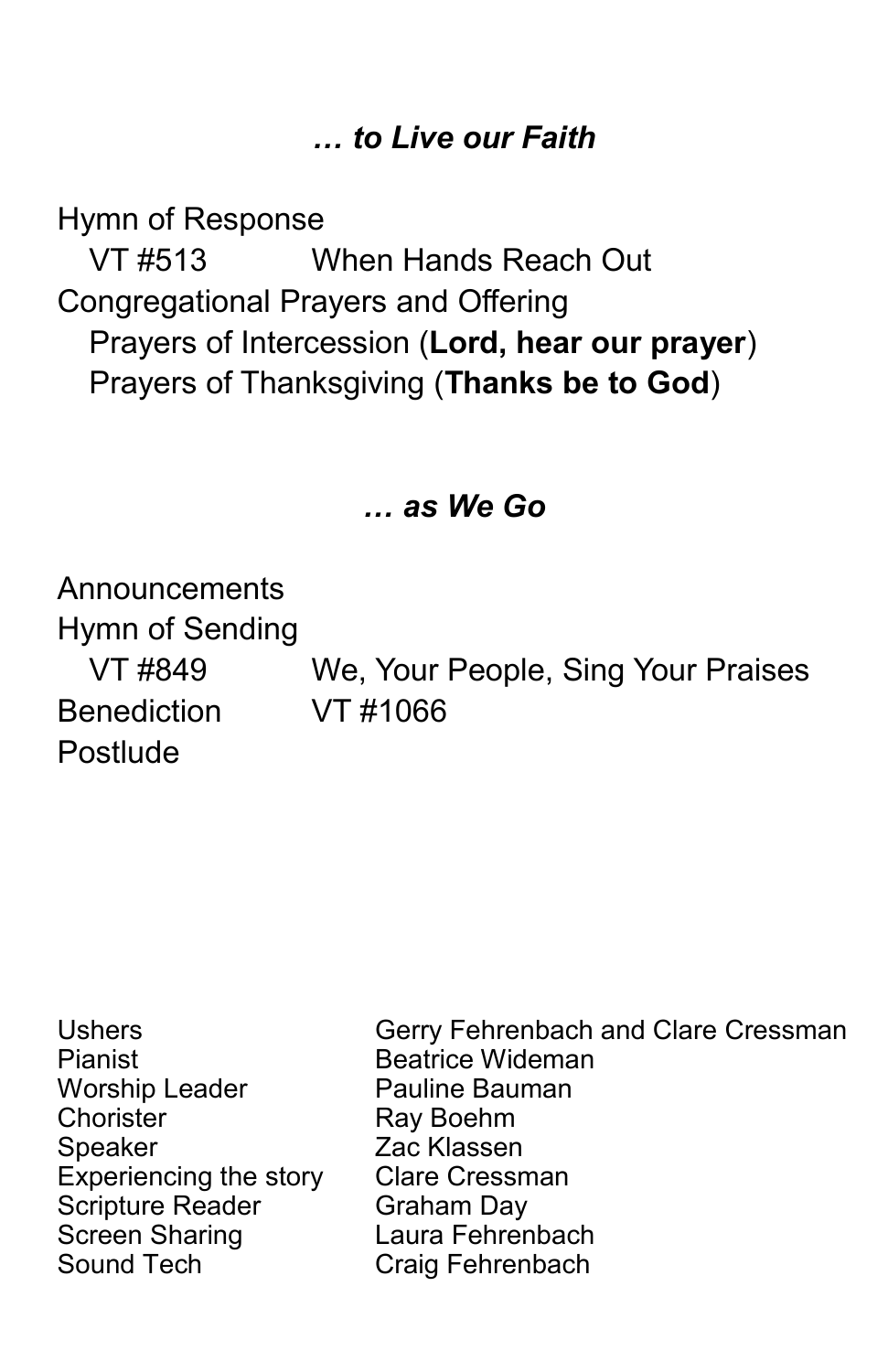## **BMC NEWS**

#### **Financial Report:**

We celebrate how we at BMC, serve in God's Kingdom at home, across the street and around the world, through our faith and finances;

Offerings to date - May 1, 2022 \$13,001<br>Required for Budget - May 1/22 (est) \$15,000 Required for Budget - May 1/22 (est)

As usual, you can forward your offerings by e-transfer, by mail or sign up to do Automated Fund Transfers on the 15th of each month. Contact Ron Stevanus (treasurer) by email at [treasurer@bmchurch.net](mailto:treasurer@bmchurch.net) or by phone at 519-886-6195 for more information. Thank you and stay safe as always.

• Campfires will be returning the second Saturday (3rd if it's raining) of the month starting **in May. (May 14th)**

#### **It's Annual Report time! Please send your individual reports to Claudia by May24th.**

**Respond to the crisis in Ukraine** Donate today at [mcccanada.ca/ukraine.](https://mennonitecentralcommittee.cmail20.com/t/i-l-chhjkdl-tyukkykljr-j/)

## **BEYOND OURSELVES**

•**Let's reconnect at the Shalom Spring Brunch!** You are invited to the Shalom Counselling Services Spring Brunch on **Saturday, May 7th, 2022 at 9:30 am.** The theme of the Brunch will be *reconnection*, with stories and reflections by Shalom's counsellors. Join us in person at Steinmann Mennonite Church, or virtually with a delivered brunch. For more information and to register visit *[shalomcounselling.org/brunch](https://shalomcounselling.org/civicrm/mailing/url?u=37&qid=1522)* or call Shalom at *(519) 886-9690*.

•**Indigenous-Mennonite Encounters in Time and Place, Conrad Grebel University College, May 12-15, 2022**. The program schedule is now available, and pre-registration is open for this gathering offering stories and analyses of encounters and relationships between Indigenous peoples and Mennonite settlers from point of contact through to the present. Visit the conference website for more information and to pre-register: [uwaterloo.ca/](https://uwaterloo.ca/indigenous-mennonite-encounters) [indigenous-mennonite-encounters](https://uwaterloo.ca/indigenous-mennonite-encounters)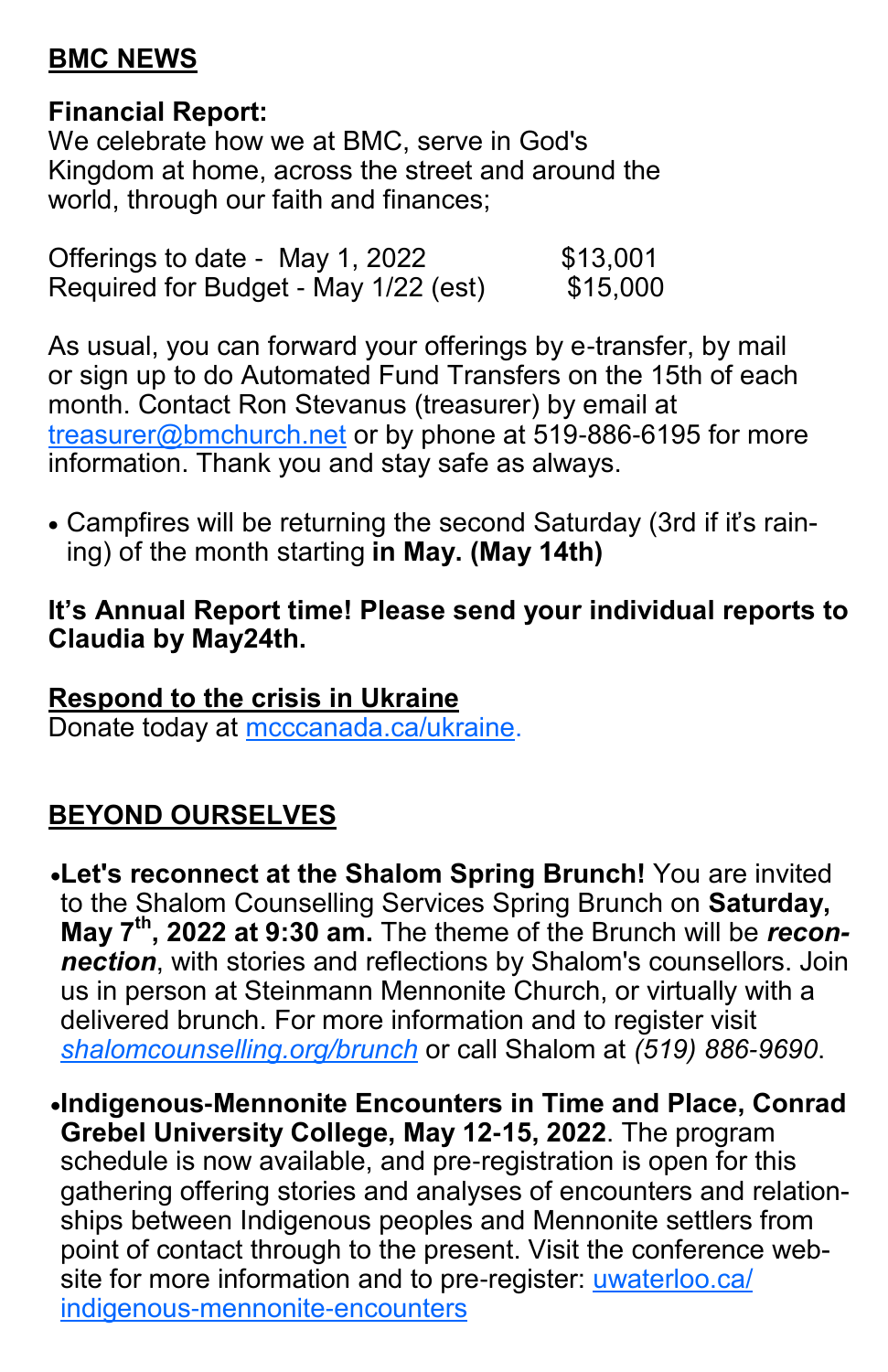- •**Saturday, May 14, 2022 - 7:30 PM EDT - kȃ-nîmihitocik: They Who Are Dancing** is a free concert open to the public during the [Indigenous-Mennonite Encounters In Time and Place](https://uwaterloo.ca/indigenous-mennonite-encounters/) conference, featuring composition premieres by Juno nominated composer & cellist Cris Derksen, and Grebel music professor Karen Sunabacka. The concert will include Andromeda Trio, a choir directed by Mark Vuorinen, an interactive Q&A, and a solo cello and electronic music performance by Cris Derksen with a dancer. Tickets can be reserved at: [uwaterloo.ca/grebel/ka-nimihitocik](https://uwaterloo.ca/grebel/ka-nimihitocik-they-who-are-dancing)[they-who-are-dancing](https://uwaterloo.ca/grebel/ka-nimihitocik-they-who-are-dancing)
- •Join Menno Singers and director Brandon Leis for its **first inperson concert** in over 2 years on **Saturday May 14 at 7:30pm**  at First United Church, Waterloo (16 William Street, Waterloo). The concert features the sublime **Schubert Mass in G Major** and selected solo works with guest artist **soprano Joanna Loepp Thiessen**, recipient of the Abner Martin Scholarship. The concert is by donation to support the MCC Ukraine Emergency Response Fund. Masks Required. [www.mennosingers.com](http://www.mennosingers.com/)
- •**MEDA Breakfast, Thursday, May 19th @ 7:30am-9:00am**. For over 15 years, Chris Steingart has run a freelance web design business, [QT Web Designs,](http://ca.engagingnetworks.app/page/email/click/2233/5882232?email=GMhKSvC6YdvQ%2FdQzvxOYLLN3BLtevOHi&campid=P7fJN0s%2BPXu%2FgO2vkuoghg==) working closely to help many churches, community organizations and non-profits create websites that help them connect with their audience. Join us May 19th as Chris discusses his personal work journey as well as what's in store in the future, as organizations continue to evaluate they way they expand their reach in a post-pandemic and ever changing digital world. Hampton Inn & Suites / Berlin 1. \$25 for adults, \$15 for students, payable online or at the door. [https://](https://engage.meda.org/page/104406/subscribe/1) [engage.meda.org/page/104406/subscribe/1](https://engage.meda.org/page/104406/subscribe/1)
- •**New Hamburg Mennonite Relief Sale** *May 27 & 28, New Hamburg Fairgrounds & Arena*. More than just delicious food and a quilt auction, the New Hamburg Mennonite Relief Sale is a chance to connect with community and support MCC. Join the fun at the 56th annual New Hamburg Mennonite Relief Sale on Friday, May 27 and Saturday, May 28. For more information, go to [mcco.ca/events.](https://mennonitecentralcommittee.cmail19.com/t/i-l-cuykyhk-tjidurzp-t/)
- •**Join the MCC Team!** To learn more about current postings and to apply, go to [mcco.ca/serve](https://mennonitecentralcommittee.cmail19.com/t/i-l-cdylkyk-tyiuhytuuk-d/)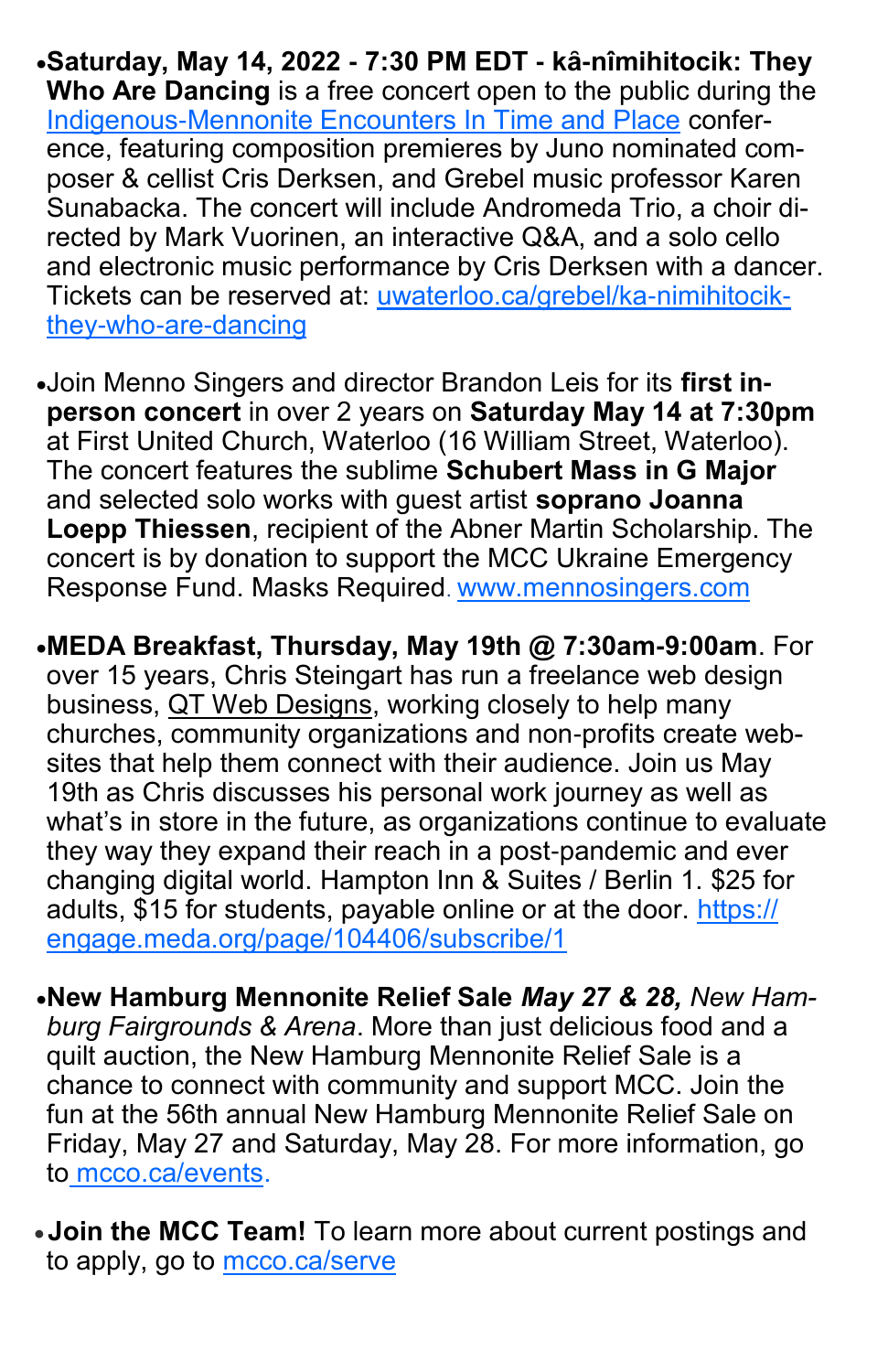- •**Active Bystander Training for youth** *Online* MCC Ontario is offering **free** virtual Active Bystander training for youth ages 12-24 years of age. The workshop is 2.5 hours long. This is a direct promotion to constituency youth groups in Ontario for a limited time until the end of July 2022. For more information, please contact Rachel Morton at [rachelmorton@mcco.ca](mailto:rachelmorton@mcco.ca)
- •**Undercurrents episode 16 - Bidder Sweet: A Quilt to Remember**. We go back in time to investigate the heart-pounding, sweatypalm-inducing thrill of the greatest quilt auction ever caught on tape. Join us for a fun bonus episode of Undercurrents that will whet your appetite for the coming relief sale season. Listen and subscribe on [Spotify,](https://mennonitecentralcommittee.cmail19.com/t/i-l-cuykyhk-tjidurzp-i/) [Apple podcasts,](https://mennonitecentralcommittee.cmail19.com/t/i-l-cuykyhk-tjidurzp-d/) [Google podcasts,](https://mennonitecentralcommittee.cmail19.com/t/i-l-cuykyhk-tjidurzp-h/) and others! Undercurrents is sponsored by our friends at Kindred Credit Union.
- •**Tuesday volunteer driver**. The Raw Carrot Soup Enterprise provides meaningful employment for individuals with disabilities and barriers to traditional employment. The Raw Carrot is looking for a volunteer driver to deliver online soup orders to customers on Tuesdays. This volunteer will provide timely deliveries with friendly customer service. Training will be provided. To learn more, go to [mcco.ca/volunteer](https://mennonitecentralcommittee.cmail19.com/t/i-l-cuykyhk-tjidurzp-b/)
- •**Saturday, May 28, 10am-2pm** If you know a student who will be studying at the University of Waterloo this fall, encourage them to visit Grebel for **You @ Waterloo Day**! Located right on the UWaterloo campus, Grebel's residence welcomes students in any program. Take a tour of the building, meet current students and get a feel for the community atmosphere! Prospective students can sign up for a same-day residence interview. All students must apply online and interview to be considered for Grebel. [www.grebel.ca/futurestudents](http://www.grebel.ca/futurestudents)
- •**Friday, June 3, 2022, 10am-4pm** The Spirituality and Aging Seminar returns to Grebel with speaker Linda Hochstetler, presenting: **"With Open Eyes & Open Hearts: Recognizing and living the journey of dying and death together."** This hybrid event will be hosted at Conrad Grebel University College and via zoom. Visit the S[pirituality and Aging Seminar webpage](https://uwaterloo.ca/grebel/events/spirituality-and-aging-seminar) for registration details: [grebel.ca/sa](http://grebel.ca/sa)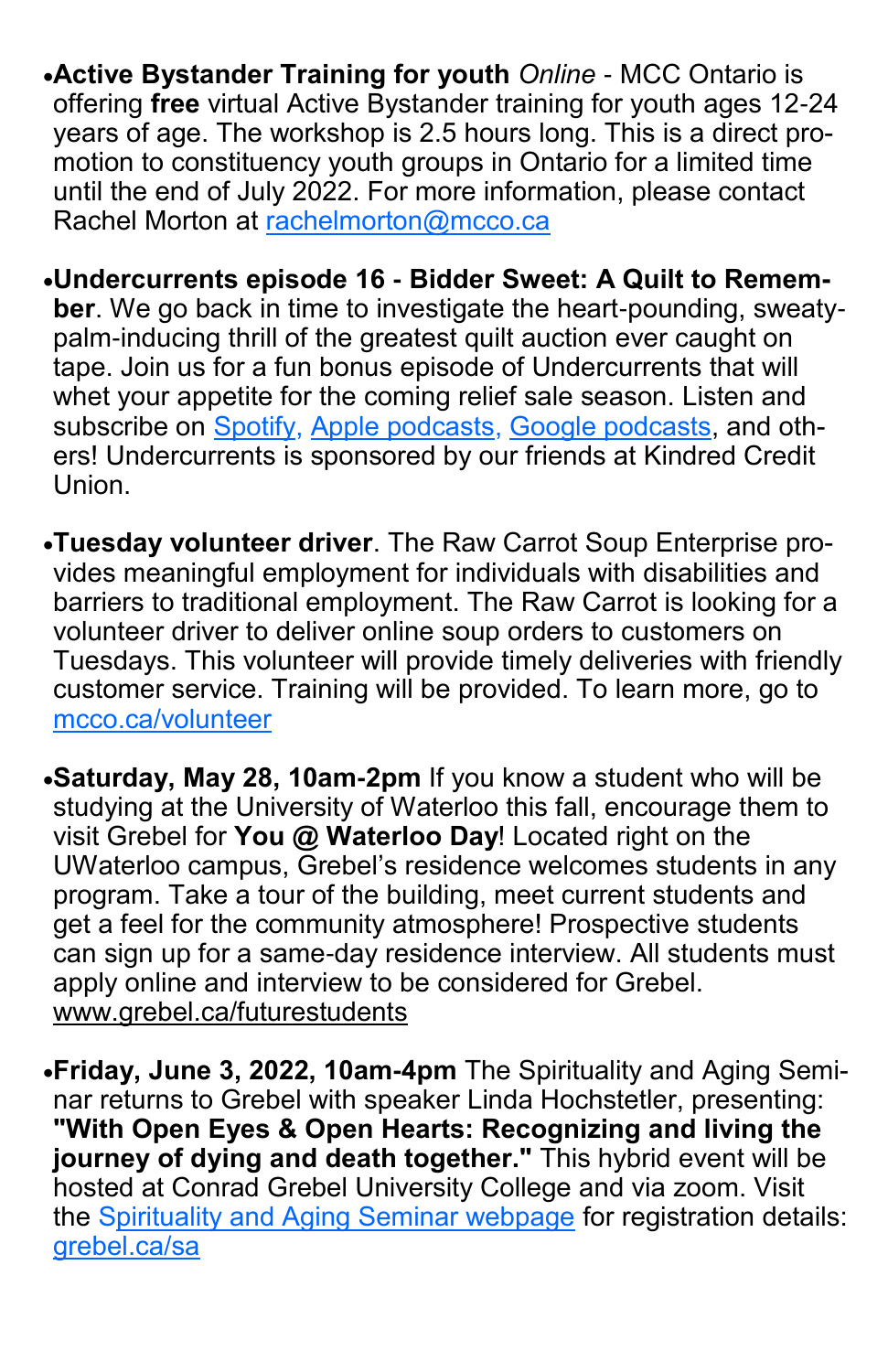#### •**Silver Lake Mennonite Camp:**

Spots available in most overnight camps, outtrips and off-site day camps.Go to [www.slmc.ca](http://www.slmc.ca) to register! 20 more volunteers needed at SLMC this summer! Go to <slmc.ca/camp/volunteers> for more info and to apply. **Events:**

- ~ National Life Guard Course May 30-June 3 at camp! Must be at least 16. To register email karen@slmc.ca
- ~ Wilderness First Aid June 4-5 OR Wilderness Advanced First Aid June 4-7 equivalent courses at camp. Must be at least 14. To register email karen@slmc.ca
- •**Summer jobs at MCC!** Are you between the ages of 18-30 and looking for employment this summer? We have a number of Canada Summer Jobs available, including a [Raw Carrot Associate](https://mennonitecentralcommittee.cmail19.com/t/i-l-cuykyhk-tjidurzp-p/) in Kitchener, and many more. Go to [mcco.ca/serve](https://mennonitecentralcommittee.cmail19.com/t/i-l-cuykyhk-tjidurzp-m/)
- •**Gathering 2022** virtual registration open *We Declare: what we have seen and heard* in Edmonton, Alberta, from July **29 to Aug. 1** will be available to virtual participants across Mennonite Church Canada's nationwide community of faith. [Register for in](https://mcec.us20.list-manage.com/track/click?u=148d8aa0248ccb8acc31f00a2&id=27e4b4c7af&e=7cf3365c41)[person and virtual Gathering 2022 now.](https://mcec.us20.list-manage.com/track/click?u=148d8aa0248ccb8acc31f00a2&id=27e4b4c7af&e=7cf3365c41)

## **Calling all creatives…!!**

Do you have an eye for what photographs well, combined with an interest in the agri-food industry? Our **#MEDAField2Fork2022**  photo contest was made for you!

Send up to three of your high resolution (1-2MB+) images that highlight the agri-food sector, along with a 200–250-word summary to provide context.

Photos can depict the production, processing, distribution, or sale of food to end users.

Submissions will be accepted until August 15th 2022, 5PM EST. Submit images and accompanying information at:

[Field2Fork2022@meda.org](mailto:Field2Fork2022@meda.org)

Winning entries will be displayed in the November 2022 issue of The Marketplace magazine, and on @medadotorg social channels.

For more information go to: <https://www.meda.org/field2fork2022>